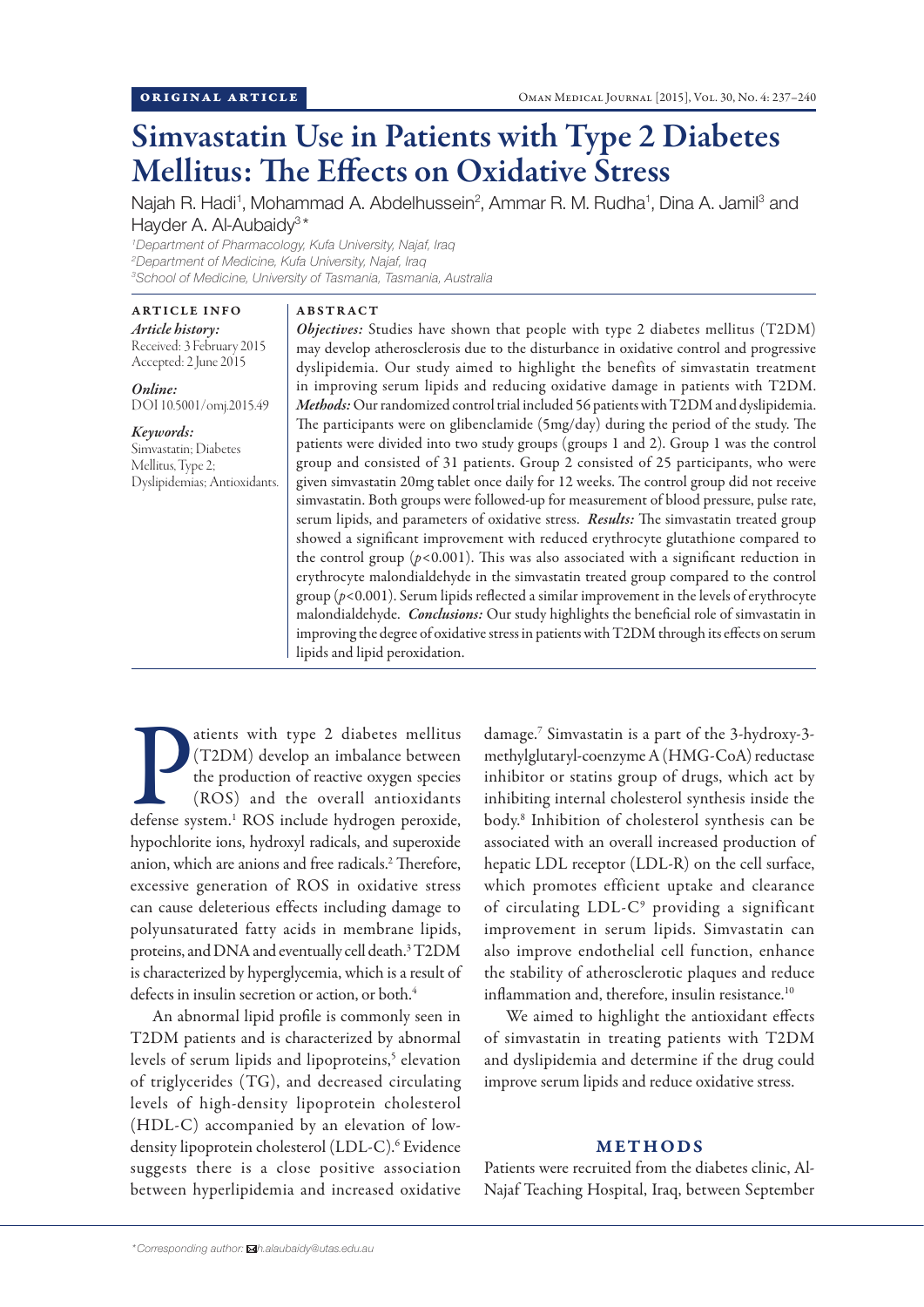| Group 1       | Group 2       |  |  |  |  |
|---------------|---------------|--|--|--|--|
| 31            | 25            |  |  |  |  |
| $55.6 + 1.8$  | $57 + 1.1$    |  |  |  |  |
| 14:18         | 11:14         |  |  |  |  |
| $7.8 \pm 1.4$ | $6.9 + 1.3$   |  |  |  |  |
| $7.2 \pm 1.2$ | $7.8 \pm 1.2$ |  |  |  |  |
| $6.2 + 1.2$   | $6.7 \pm 1.8$ |  |  |  |  |
|               |               |  |  |  |  |

Table 1: Characteristics of the type 2 diabetic patients included in the study.

*\*Data presented as mean ±SD; HbA1c: glycated hemoglobin.*

2010 and December 2011. All participants were informed about the nature of the study and gave informed consent. Table 1 shows the characteristics of the patients who were included in the study. Patients were divided into two groups: group 1 included 31 subjects who were already on oral hypoglycemic medication, glibenclamide 5mg/day (Daonil, Sanofi-aventis, France). This group was not given simvastatin and served as a control group. Group 2 consisted of 25 participants who were also on glibenclamide (5mg/day) but who were administered simvastatin therapy (20mg tablets once daily) for 12 weeks.

Participants were excluded from the study if they used any medications in the last three months that might interfere with the results of serum lipids and oxidative stress parameters (e.g. various vitamins and statins). Patients with renal and or hepatic illness and hypertensive patients with/without antihypertensive medications were also excluded from the study. The study was approved by the Human Ethics Committee, College of Medicine, University of Kufa, Iraq.

Venous blood samples following 10–12 hours of fasting were collected from each participant at the start and at the end of the study (after 12 weeks) to

measure plasma glucose, serum lipids, and markers of oxidative stress.

Erythrocyte malondialdehyde (MDA) was measured using the thiobarbituric acid reacting substance method,<sup>11</sup> and the level of erythrocyte reduced glutathione (GSH) was determined using the 5,5'-dithiobis (2-nitrobenzoic acid) reaction.<sup>12</sup> Serum catalase (CAT) activity was determined by ELISA using the Catalase Assay Kit (Sigma-Aldrich, USA), which utilizes the peroxidatic function of CAT for determination of enzyme activity.<sup>13</sup>

Serum lipids (total cholesterol (TC), TG, and HDL-C) were measured chemically using lipid assay kits (BioMerieux, France) and the UVvisible 1650PC spectrophotometer (Shimadzu Europe, France). Serum LDL-C and very lowdensity lipoprotein cholesterol (VLDL-C) were calculated as per the Friedewald equation.14 Fasting plasma glucose and  $HbA_{1c}$  levels were measured at the diabetes clinic/pathology laboratory of the hospital. Fasting plasma glucose was measured using glucometers and  $HbA_{1c}$  was measured using highperformance liquid chromatography (HPLC).

The data were analyzed using SPSS (SPSS Inc., Chicago, USA) version 14 and Microsoft Excel (Office 2007, Microsoft, USA). All values were expressed as the mean± standard deviation (SD). Statistical analysis was performed using a oneway ANOVA followed by paired *t*-test. Pearson's correlations were also performed and significance was set at *p*≤0.050.

## **RESULTS**

There was a significant elevation in erythrocyte GSH (*p*<0.001) in the simvastatin treated group (group 2), [Table 2]. This was also associated with a significant reduction in erythrocyte MDA (*p*<0.001). MDA levels increased significantly in the control group

| Table 2: Markers of oxidative stress for the two studied groups before and after the study. |  |  |  |
|---------------------------------------------------------------------------------------------|--|--|--|
|---------------------------------------------------------------------------------------------|--|--|--|

| <b>Parameters</b>  | Group 1                 |                 | Group 2                 |                 |
|--------------------|-------------------------|-----------------|-------------------------|-----------------|
|                    | <b>Before treatment</b> | After treatment | <b>Before treatment</b> | After treatment |
| GSH(mg/dL)         | $24 \pm 5.8$            | $22 \pm 3.6$    | $23+4.6$                | $36+3.8^*$      |
| $MDA$ (nmol/ml)    | $12.5 \pm 1.5$          | $15.9 + 2.1*$   | $12.4 \pm 1.9$          | $4.8 + 1.7$     |
| $CAT$ (nmol/min/L) | $49+1.2$                | $51 + 1.6$      | $47+1.7$                | $48 + 3.9$      |

*Values expressed as mean ±SD; GSH: erythrocyte reduced glutathione; MDA: erythrocyte malondialdehyde; CAT: serum catalase.*

*\* Significant p-value <0.001 before and after 12 weeks (group 1)*

*# Significant p-value <0.001 before and after 12 weeks (group 2)*

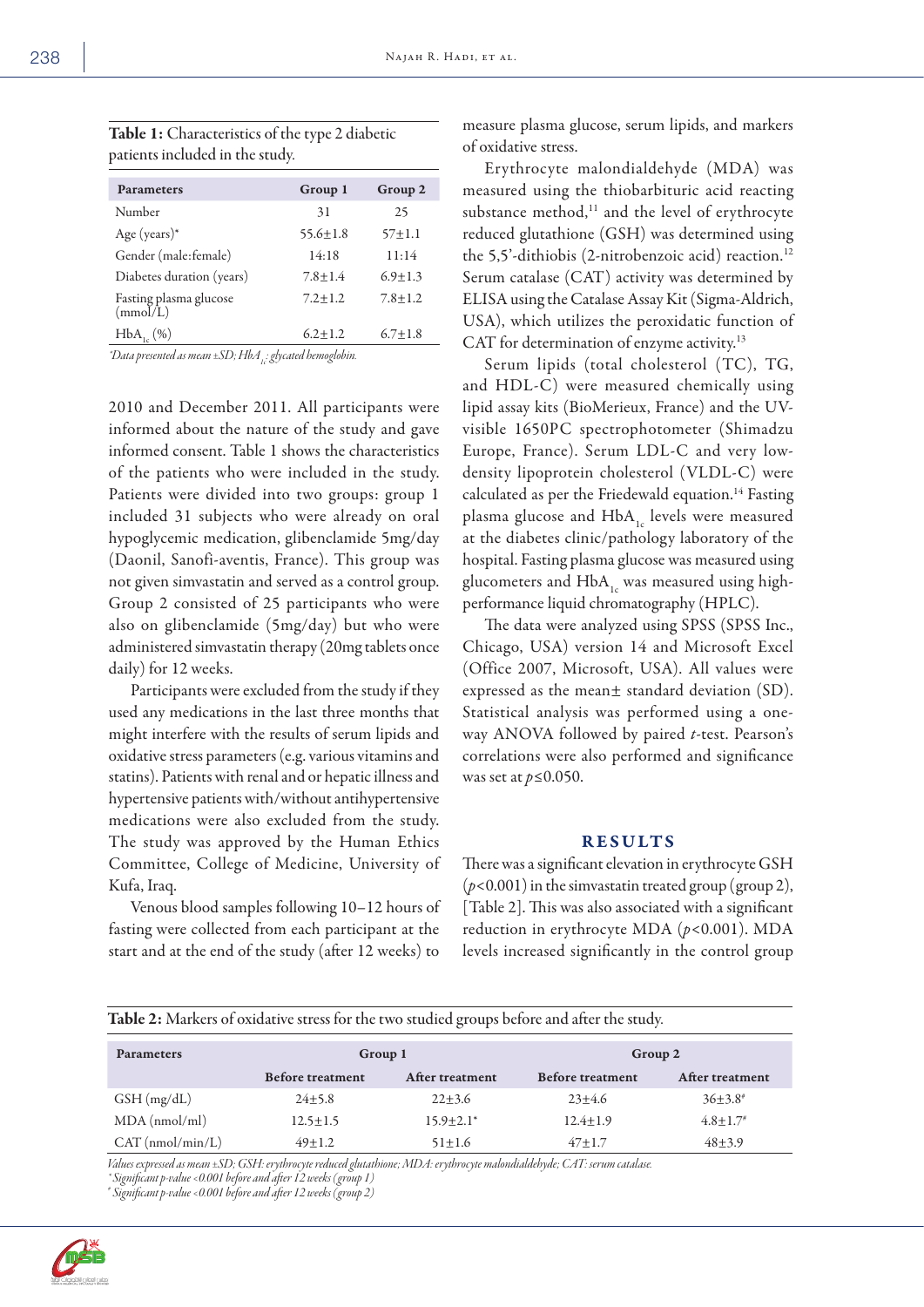|                   |                         | $\cdot$         |                         |                        |
|-------------------|-------------------------|-----------------|-------------------------|------------------------|
| <b>Parameters</b> | Group 1                 |                 | Group 2                 |                        |
|                   | <b>Before treatment</b> | After treatment | <b>Before treatment</b> | <b>After treatment</b> |
| $TC \, (mmol/L)$  | $6.6 \pm 1.2$           | $6.4 \pm 0.5$   | $5.7 + 0.4$             | $4.1 \pm 0.3^*$        |
| $TG \, (mmol/L)$  | $2.8 \pm 0.7$           | $2.8 + 0.6$     | $2.6 \pm 0.6$           | $2.1 \pm 0.9^*$        |
| $HDL-C$ (mmol/L)  | $0.8 \pm 0.6$           | $0.8 + 0.1$     | $0.8 + 0.2$             | $1.2 \pm 0.3^*$        |
| $LDL-C (mmol/L)$  | $4.9 \pm 1.3$           | $4.8 + 0.9$     | $3.9 \pm 0.7$           | $2.2 \pm 0.5^*$        |
| $VLDL-C$ (mmol/L) | $1.3 \pm 0.1$           | $1.2 + 0.3$     | $1.2 \pm 0.3$           | $0.9 + 0.2$            |

| Table 3: Serum lipid profiles in the two studied groups before and after the study. |  |  |  |  |
|-------------------------------------------------------------------------------------|--|--|--|--|
|                                                                                     |  |  |  |  |

*Values expressed as mean ±SD.* 

*TC: total cholesterol; TG: triglyceride; HDL-C: high-density lipoprotein cholesterol; LDL-C: low-density lipoprotein cholesterol; VLDL-C: very low-density lipoprotein cholesterol.*

*# Significant p-value <0.001 before and after 12 weeks of treatment of group 2.*

| Table 4: Correlation regression between the            |
|--------------------------------------------------------|
| parameters of oxidative stress and serum lipids in the |
| simvastatin treatment group.                           |

|           | <b>GSH</b> | <b>MDA</b> | CAT      |
|-----------|------------|------------|----------|
| TC        | 0.063      | 0.059      | $0.135*$ |
| <b>TG</b> | $-0.077$   | $-0.115*$  | $0.337*$ |
| $HDL-C$   | $-0.172*$  | $0.409*$   | 0.095    |
| LDL-C     | $0.145*$   | $-0.092$   | 0.042    |
| VLDL-C    | $-0.110*$  | $-0.062$   | $0.268*$ |

*\* Significant p-value <0.001;* 

*TC: total cholesterol; TG: triglyceride; HDL-C: high-density lipoprotein cholesterol; LDL-C: low-density lipoprotein cholesterol; VLDL-C: very lowdensity lipoprotein cholesterol; GSH: erythrocyte reduced glutathione; MDA: erythrocyte malondialdehyde; CAT: serum catalase.*

(group 1) at the end of the study, indicating the progressive increase in the degree of lipid peroxidation. Serum CAT showed no significant changes in both the treatment and control groups as shown in Table 2.

The simvastatin treatment group had a significant improvement in all aspects of serum lipid profiles (*p*<0.001) compared to the control group [Table 3].

Pearson's correlation showed a significant positive association between CAT and TC, TG, and VLDL-C, and between MDA, HDL-C and LDL-C [Table 4]. There was a significant negative association between MDA and TG; this was associated with a significant negative correlation between GSH, HDL-C, and VLDL-C [Table 4].

### DISCUSSION

Our study showed a significant improvement in the levels of serum lipids and oxidative stress markers in patients with T2DM and dyslipidemia treated with simvastatin. This manifested due to the significant rise in erythrocyte GSH associated with a significant reduction in the erythrocyte MDA in the simvastatin treatment group (group 2) at the end of the 12-week therapy period. This may be explained by the antioxidant effects of simvastatin, as a result of inhibition of mevalonate pathway causing a significant reduction in the biosynthesis of important intermediates, like isoprenoids, which act as a lipid attachment/anchoring for intracellular signaling molecules, particularly the inhibition of the small GTPase binding proteins whose proper membrane localization and function are dependent on isoprenylation.15

However, a significant improvement in oxidative stress was not identified by measuring CAT activity in the simvastatin treated group, which may be due to the presence of other variables that affect CAT activity. Previous studies have reported various changes in CAT activity in chronic diseases like diabetes mellitus.15,16 Therefore, we recommend increasing the sample size and greater monitoring of CAT activity in future studies.

The significant improvement in the levels of serum lipids in group 2 can be explained by the ability of simvastatin to hinder cholesterol biosynthesis by inhibiting the rate-limiting step in cholesterol synthesis (via the inhibition of HMG-CoA reductase activity).<sup>17</sup> This mechanism lowers the circulating LDL-C and increases their reuptake by their hepatic receptors.<sup>18</sup>

The antioxidant effect of simvastatin was not consistent as there were inconsistent findings when comparing the correlation between markers of oxidative stress and serum lipids. This may be partially explained by the fact that simvastatin can inhibit isoprenoids synthesis rather than inhibit cholesterol biosynthesis.10,18